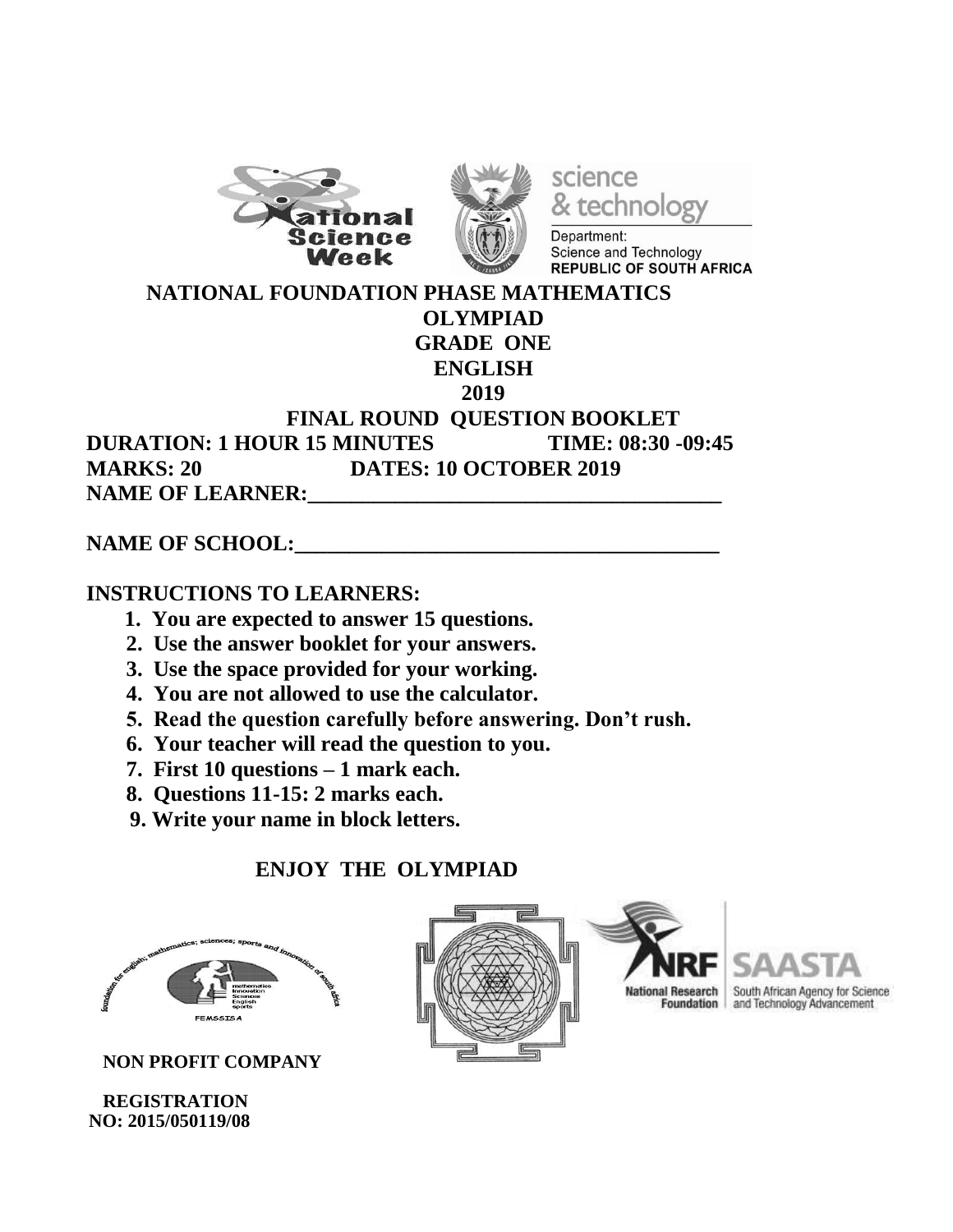**1. How many circles are there in this arrangement ?**



- **2. Give the number which is 24 more than 50?**
- **3. Write down the number which is 42 less than 68.**
- **4.** Give the value of  $\Box$  in this addition problem.



**5. Give the next number in this addition pattern.**

**9;17;25;33;\_\_\_**

 **6. Find the value of** 

 $48 + \Box + \Box = \Box + \Box + \Box + \Box$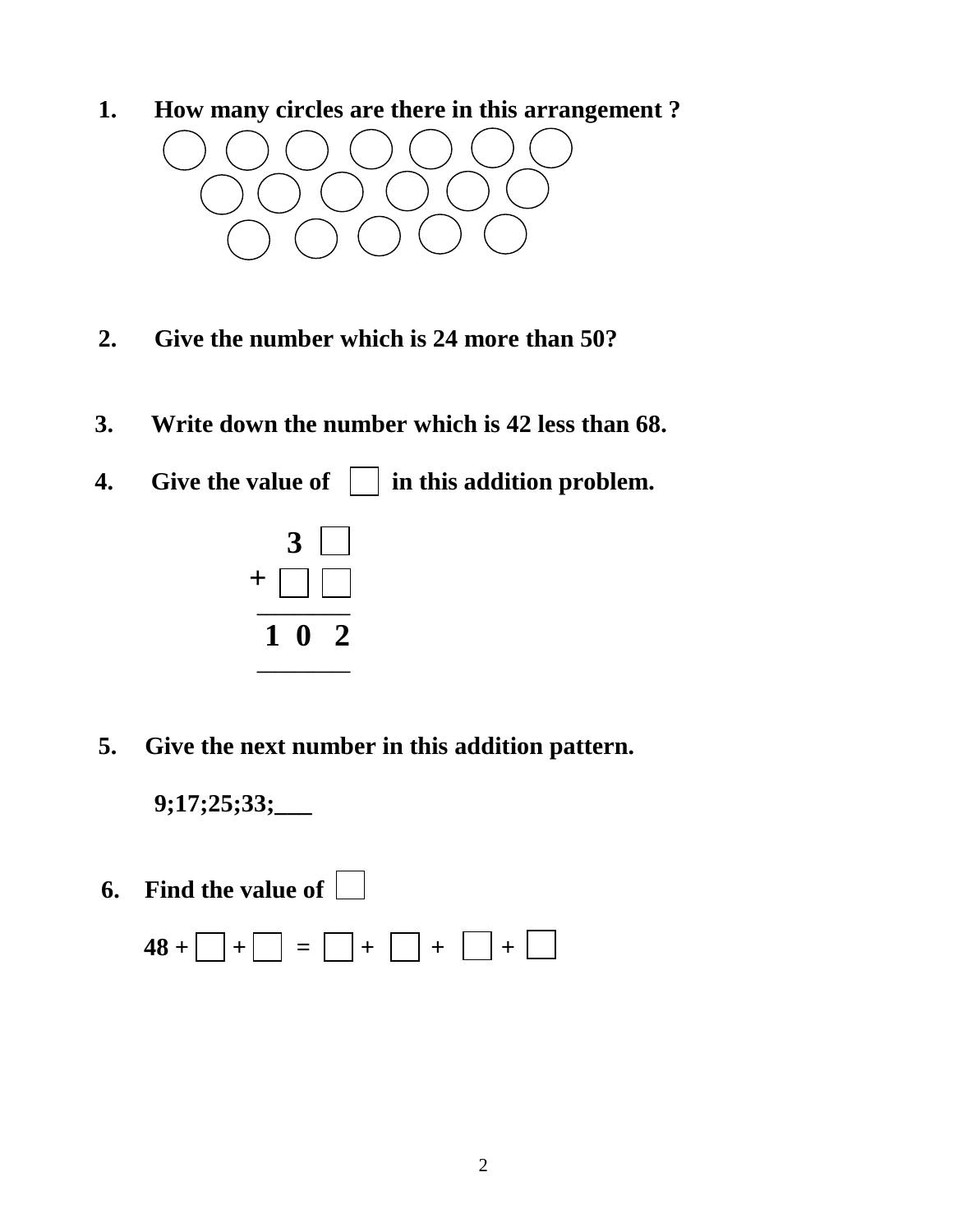**7. Sash counted in 5's as follows from 10:-**

**10; 15; 20; 25; . . . Write down the 15th number.**

**8. How many blocks are there in this stack ?**



- **9. Enver has 3 plastic digits 3;3;1. Find the sum of all different 2 digit numbers that can be made?**
- **10. In the game called Pyramaths the rule is to halve the number on the right and add to the number on the left. Find A.**